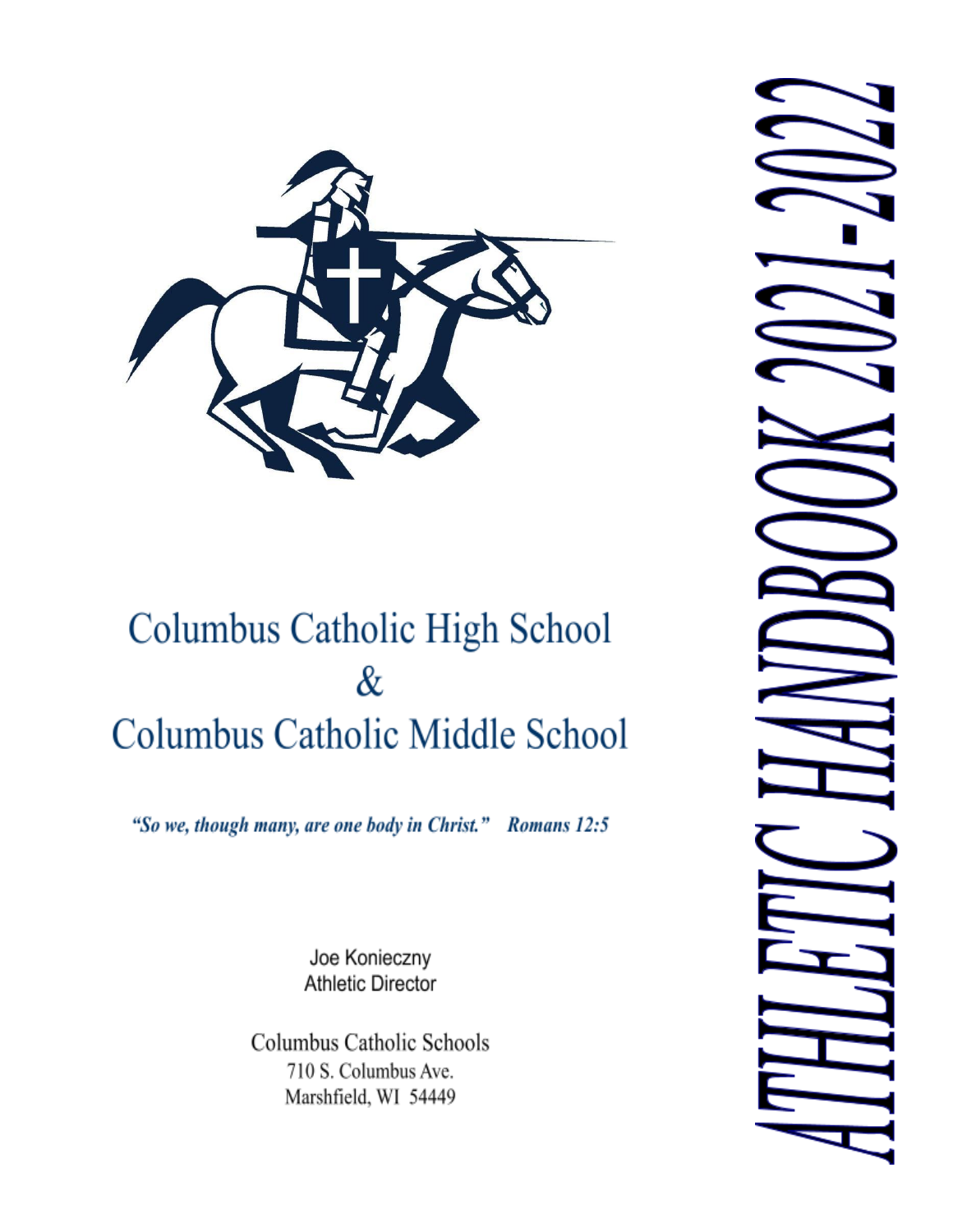# *Table of Contents:*

| <b>COLUMBUS CATHOLIC HIGH SCHOOL</b>             | $\overline{\mathbf{3}}$ |
|--------------------------------------------------|-------------------------|
| <b>ATHLETIC MISSION STATEMENT</b>                | $\mathbf{3}$            |
| <b>CONFERENCES AND SCHOOLS INCLUDED</b>          | $\overline{\mathbf{3}}$ |
| <b>SPORT OFFERINGS</b>                           | $\overline{\mathbf{4}}$ |
| PROCEDURE FOR JOINING INTERSCHOLASTIC ATHLETICS  | 5                       |
| <b>GUIDELINES FOR PARTICIPATION</b>              | 5                       |
| <b>CODE OF CONDUCT</b>                           | 8                       |
| <b>DUE PROCESS PROCEDURES</b>                    | 9                       |
| <b>CODE OF CONDUCT MISCELLANEOUS</b>             | 11                      |
| <b>EXPECTATION OF COACHES</b>                    | 11                      |
| <b>EXPECTATION OF PARENTS AND SPECTATORS</b>     | 12                      |
| <b>TRANSPORTATION</b>                            | 12                      |
| <b>MISC. PRACTICE AND GAME GUIDELINES</b>        | 13                      |
| <b>COMMUNICATION</b>                             | 14                      |
| <b>COLUMBUS CATHOLIC MIDDLE SCHOOL</b>           | 15                      |
| <b>ATHLETIC MISSION STATEMENT AND PHILOSOPHY</b> | 15                      |
| <b>SPORT OFFERINGS AND GUIDELINES</b>            | 16                      |
| PROCEDURE FOR JOINING ATHLETICS                  | 16                      |
| <b>CODE OF CONDUCT</b>                           | 16                      |
| <b>DUE PROCESS PROCEDURES</b>                    | 16                      |
| <b>EXPECTATION OF COACHES</b>                    | 16                      |
| <b>EXPECTATION OF PARENTS AND SPECTATORS</b>     | 17                      |
| <b>TRANSPORTATION</b>                            | 17                      |
| PRACTICE SCHEDULE AND GAME GUIDELINES            | 17                      |
| <b>COMMUNICATION</b>                             | 17                      |
| <b>STATEMENT OF COMPLIANCE</b>                   | 18                      |
| <b>INSURANCE WAIVER</b>                          | 19                      |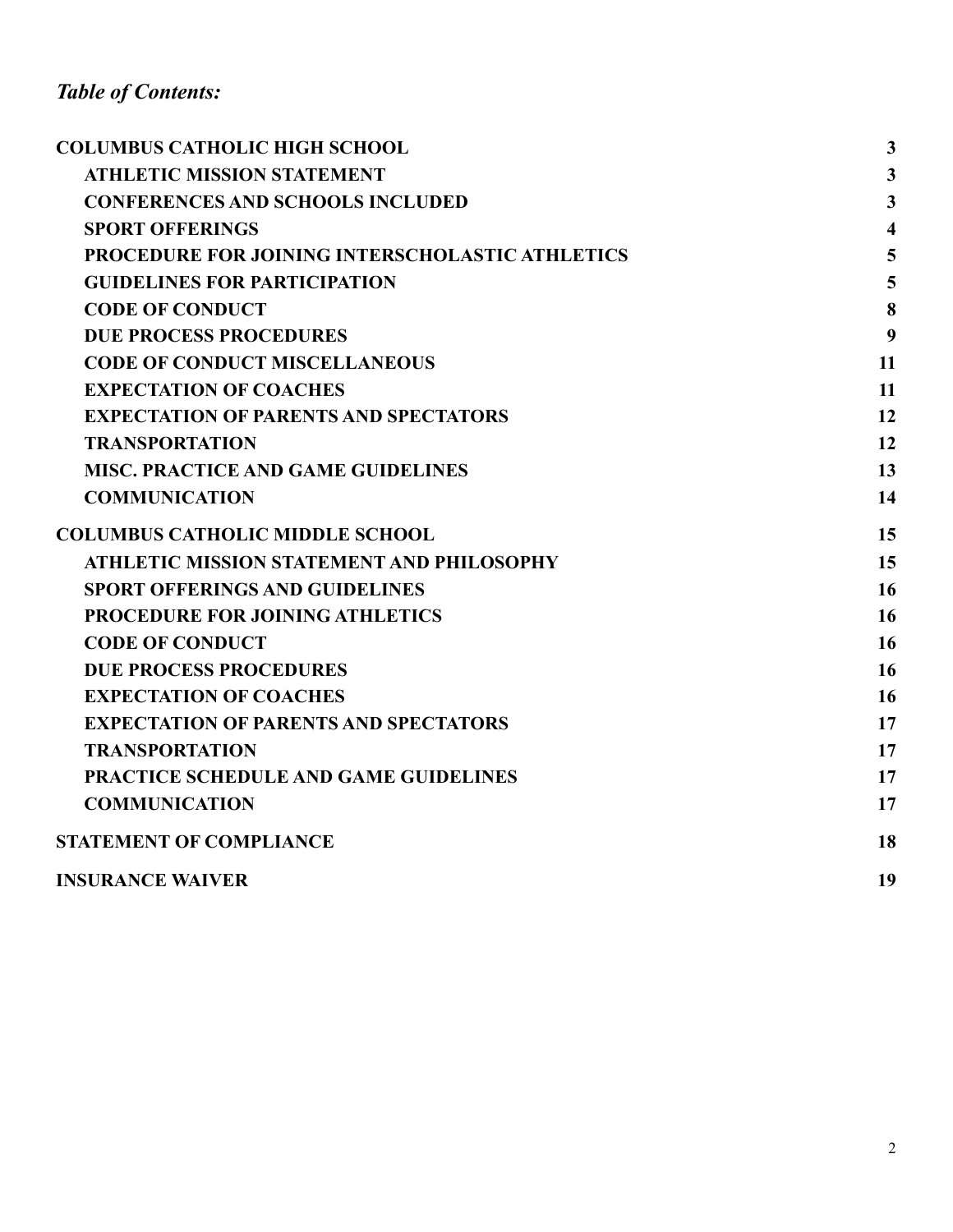# **COLUMBUS CATHOLIC HIGH SCHOOL**

# **ATHLETIC MISSION STATEMENT**

<span id="page-2-0"></span>A sound interscholastic athletic program must be based on sound educational principles. Interscholastic athletics is an extension of the education process provided during the classroom day. Every athletic activity sponsored and supported by Columbus Catholic High School should be considered a phase of the Christian educational process for each student. Interscholastic athletics shall provide opportunities to students for personal growth, skill development, physical fitness, socialization, development of moral qualities, and growth in emotional maturity, development of a strong character, creativity, and competition. Columbus Catholic High School also upholds the concept that an athletic program is a cooperative effort involving students, parents, coaches, staff and administration.

**Columbus Catholic Schools is a Catholic School in the Diocese of La Crosse. As a Catholic School we will teach and advocate our Catholic Faith. All students are welcome in our school, and all parents and legal guardians must understand that Catholic Doctrine will be taught. The passing on of our Catholic Faith is our number one priority.**

# **CONFERENCES AND SCHOOLS INCLUDED**

Cloverbelt Conference

Baseball, Basketball, Cross Country, \*\*Football, Track & Field, Volleyball, Softball, \*\*Golf, \*\*Wrestling

The Cloverbelt Conference is split into an East & West division for Basketball & Volleyball. For Basketball & Volleyball, CCHS will be in the East division. Crossover games will be played in both sports at the end of the season.

\*\*Columbus Catholic High School is involved in a membership with Spencer High School for football, wrestling, and golf. The WIAA has acknowledged our cooperative teams to be named the Spencer-Columbus Rockets.

#### **Cloverbelt Conference East Division**

Colby High School (Hornets) Columbus Catholic High School (Dons) Gilman High School (Pirates) Granton High School (Bulldogs) Greenwood High School (Indians) Loyal High School (Greyhounds) Neillsville High School (Warriors) Owen-Withee High School (Blackhawks) Spencer High School (Rockets)

#### **Cloverbelt Conference West Division**

Altoona High School (Railroaders) Cadott High School (Hornets) Eau Claire Regis High School (Ramblers) Fall Creek High School (Crickets) McDonell Central High School (Macks) Osseo-Fairchild High School (Thunder) Stanley-Boyd High School (Orioles) Thorp High School (Cardinals)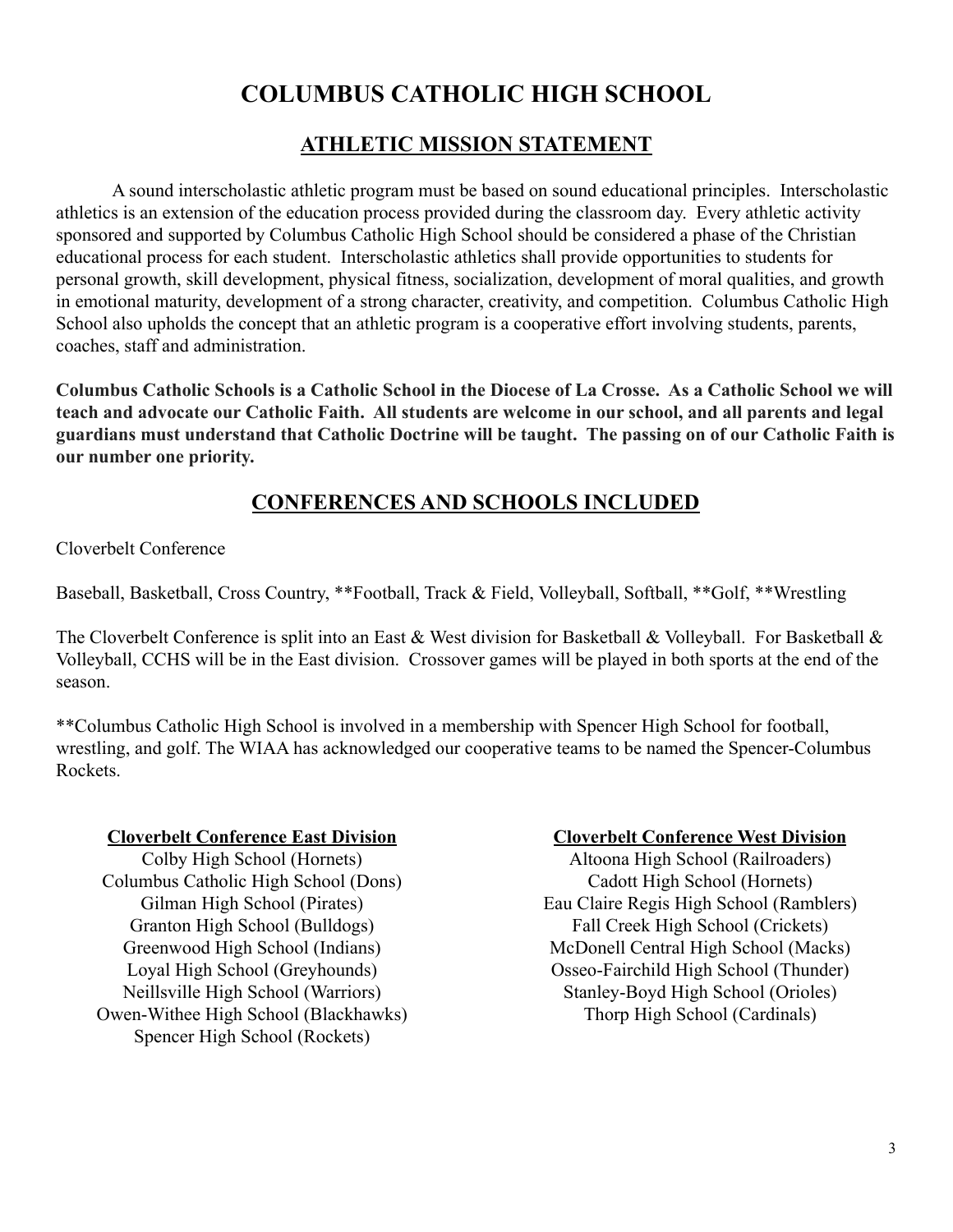#### **WFCA/WIAA Football Only**

#### **CWC Large**

Amherst High School (Falcons) Manawa High School (Wolves) Nekoosa High School (Papermakers) Shiocton High School (Chiefs) Spencer Columbus High School (Rockets) Stratford High School (Tigers) Weyauwega-Fremont High School (Indians) Wittenberg-Birnamwood High School (Chargers)

#### **Central Wisconsin Soccer Conference**

#### **Soccer**

Amherst (Falcons) Columbus Catholic (Marshfield) High School (Dons) Gresham/Bowler High Schools Newman (Wausau) High School (Fighting Cardinals) Northland Lutheran (Mosinee) High School (Wildcats) Pacelli (St. Point) High School (Cardinals) Tri-County (Plainfield) High School (Penguins) Wisconsin Valley Lutheran High School (Wolves)

#### **Great Northern Conference**

#### **Girls'Tennis**

Antigo High School (Red Robins) Columbus Catholic (Marshfield) High School (Dons) Lakeland High School (T-Birds) Medford High School (Red Raiders) Newman (Wausau) High School (Cardinals) Pacelli (St. Point) High School (Cardinals) Phillips High School (Loggers) Rhinelander High School (Hodags)

#### **SPORT OFFERINGS**

Sport Offerings by Season (Gender)

| FALL                      | WINTER                | <b>SPRING</b>   |
|---------------------------|-----------------------|-----------------|
| Football (B)              | Basketball (B $\&$ G) | Baseball (B)    |
| Tennis $(G)$              | Wrestling $(B)$       | Golf(B & G)     |
| Cross Country ( $B & G$ ) |                       | Track $(B & G)$ |
| Soccer $(Co-Ed)$          |                       | Softball $(G)$  |
| Volleyball $(G)$          |                       |                 |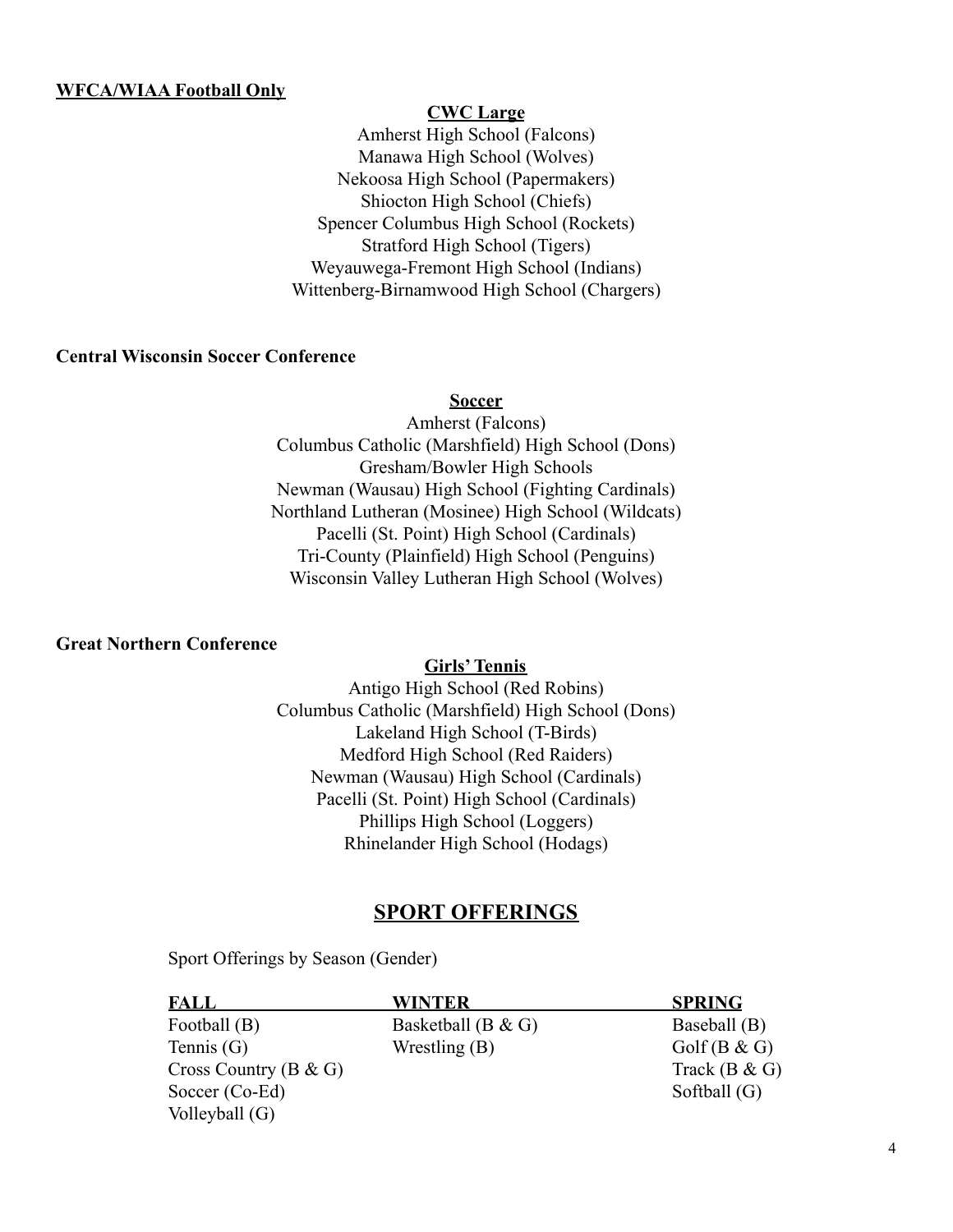#### **JV/Freshman Sports Only:**

The number of students interested and participating in the program will determine team formation. All students who wish to participate in a sport and who meet the eligibility requirements will have the opportunity to be on a team. Note: If participation numbers are down, or there are not enough students to field a team for any sport listed above, as recommended by the coach or athletic director, that particular sport may not be offered that particular season.

# **PROCEDURE FOR JOINING INTERSCHOLASTIC ATHLETICS**

Procedure for joining any of the CCHS athletic squads requires procuring the following items from the school office or athletic office and returning them to the school when completed:

- **Athletic and Physical Permit Card** determined by a licensed physician (no less than every other school year with April 1<sup>st</sup> the earliest date of examination).
- **Student-Athlete Code of Conduct** signed by student-athlete once a year.
- **Insurance Waiver Form** completed and signed once a year by parent/guardian.
- **Child Comprehensive Medical Release & Permission form** completed and signed once a year by parent/guardian.
- **Wisconsin Concussion Law** forms are completed and signed once a year by parent/guardian and student for each sport.
- **Athletic Fee** \$100.00 per student one-time yearly fee.

#### **No student may start practice or receive any equipment until the above items are properly processed.**

## **GUIDELINES FOR PARTICIPATION**

Participation in the Columbus Catholic High School interscholastic athletic program is a privilege. Students participating must abide by specific Rules of Eligibility established by the WIAA and Diocese of La Crosse.

In addition to the Rules of Eligibility as published by the WIAA and the Diocese of La Crosse, CCHS has developed its own Guidelines for Participation to supplement these rules.

**Academics** – Academics is a student's primary responsibility. Therefore, continued participation in athletics is dependent upon maintaining passing grades. Student-athletes must maintain a C- or better in each class or course. All students' grades will be checked at progress reports. All students who have any grades below a Cwill be monitored weekly for the remainder of the quarter. There is a three-step procedure if grades fall below a C-:

• **WARNING** – Students who have one grade that is below a C- but is still passing will be issued a Warning. Parents and students will hear from the teacher and coaches are notified by the Principal at the same time. Students are given one week to improve their grade. (Students who have a failing grade, or have multiple classes where the grade is below a C-, will progress directly to Probation)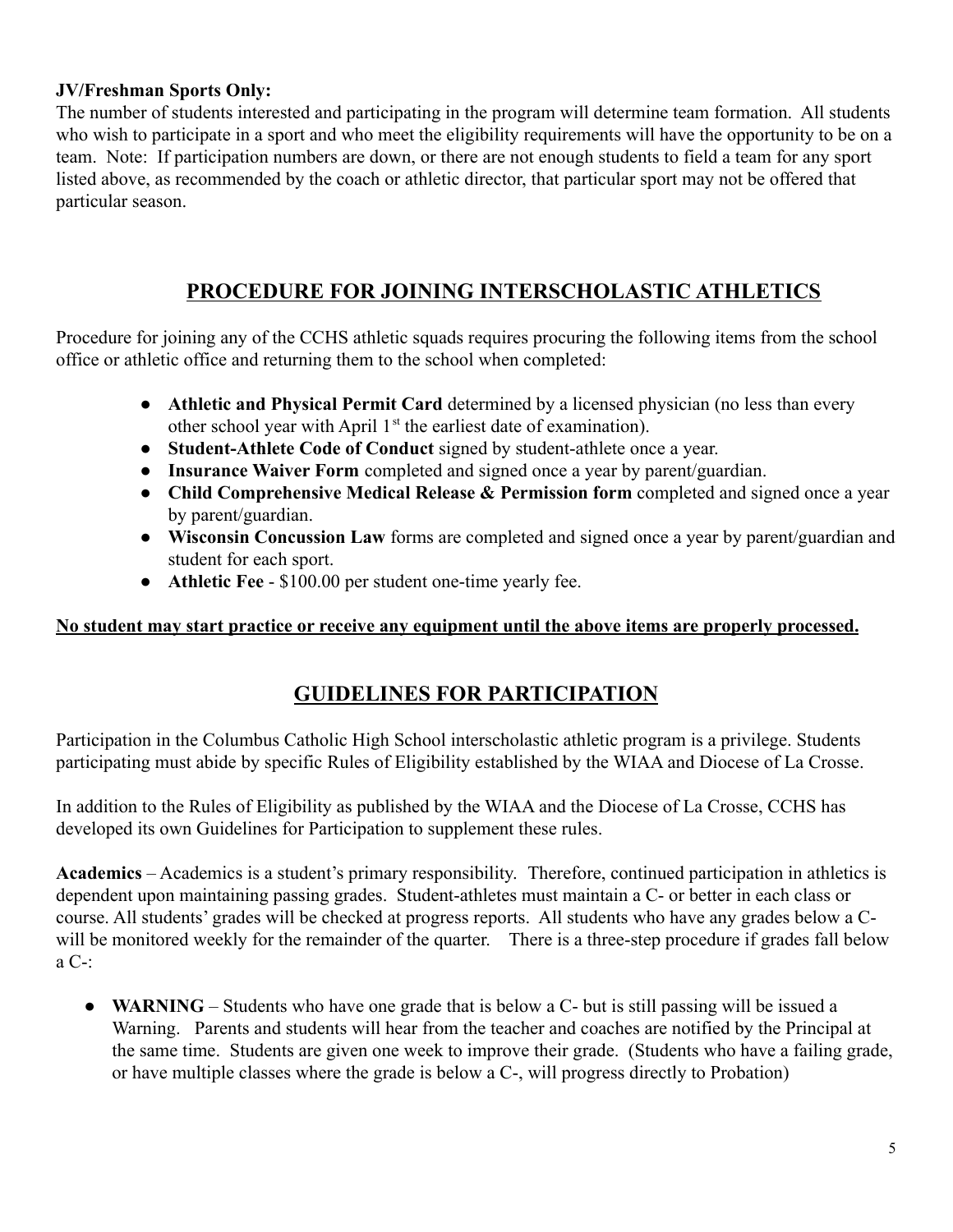- **PROBATION** Any student that has a failing grade, or more than one class where the grade is lower than a C-, or was issued a Warning previously and has not raised their grade to at least a C- after one week will be placed on Probation. This means he/she is allowed to practice but not to compete until their grade(s) have improved at the following Tuesday's grade check. Parents are notified by teachers.
- **INELIGIBILITY** A student becomes ineligible at any grade check after being placed on Probation if the student's grade falls below a C-. Ineligible means no practicing and no games until their grade(s) have improved at the following Tuesday's grade check.

Teachers submit the names of the students who do not currently meet academic standards to the Principal and/or Dean of Students by noon on Tuesday. Coaches will be notified by school administration on Tuesday or Wednesday.

Coaches are to enforce the eligibility policy for both attendance and academic concerns when notified by the Principal, the Athletic Director, or the Central Office.

#### **Academic Eligibility at the end of the quarter/semester**

- Students receiving one (1) F on their Quarter Report will be ineligible for five (5) school days.
- Students receiving two (2) F's will be ineligible for 15 school days.
- Students receiving three (3) or more F's will be ineligible to participate in athletics for the entire quarter.

## **Reestablishing Eligibility**

- Students will have the time they are Academically Ineligible to improve grade(s) in order to regain eligibility.
- If the academic standard is met during the respective period, assessed on Tuesdays, a student will be considered eligible on the following school day.
- Academic progress will be reviewed for the remainder of the quarter in order to verify that the minimum academic standards are maintained.

#### **WIAA Academic Ineligibility (p. 35, Section 2, No. 1 & No. 7) – 2 or more "F's"**

Columbus Catholic, as allowed by the WIAA, has a more stringent eligibility policy.

Fall Sports (where 4<sup>th</sup> Quarter of previous school year carries over) – The minimum ineligibility period shall be the lesser of (1) 21 consecutive calendar days beginning with the date of earliest allowed competition in a sport or (2) one-third of the maximum number of games/meets allowed in a sport (rounded up if one-third results in a fraction).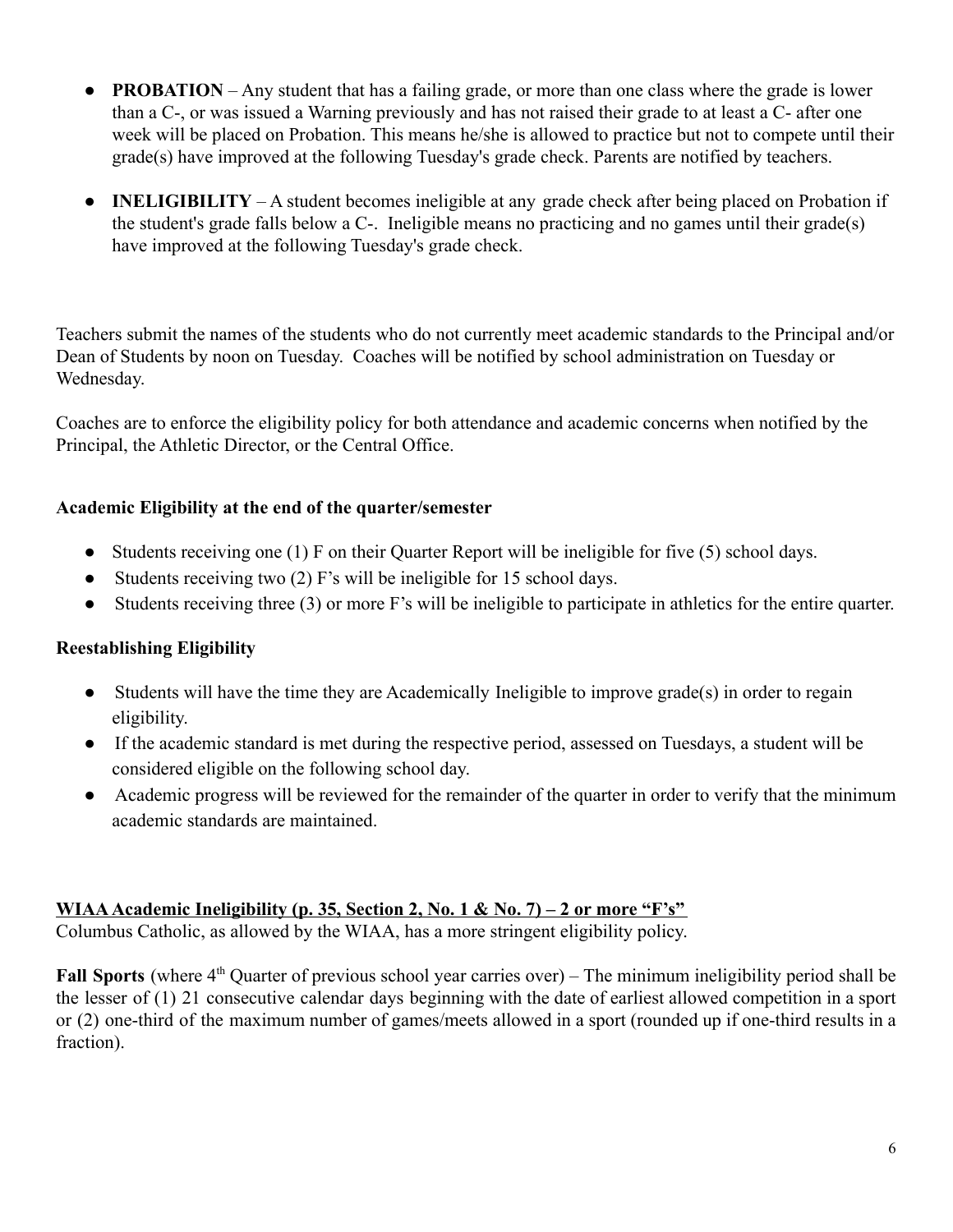- 1. **Absent** A student must be present at all classes on the day of a practice or contest to be eligible to compete, excluding excused absences.
	- a. State Statute Section  $118.16 2$  (a). The school attendance officer shall determine daily which pupils enrolled in the school district are absent from school and whether that absence is excused.
	- b. Absence due to illness will eliminate the student-athlete from participating in practice or games on that school day.
	- c. Sleeping in constitutes being too ill to attend school and will automatically make the student ineligible for any after school activities.
- 2. **Training rules** are established by the coach for the best interest of the student-athletes and the team. The student-athlete who complies with the rules demonstrates a desire to dedicate himself/herself to self-improvement as well as to enhance the best interests of fellow teammates, coaches and school. Participation in interscholastic athletics is not necessarily for the most talented athletes, rather an opportunity for all who abide by the rules.
- 3. **Disqualification** A student disqualified from a contest for flagrant or unsportsmanlike conduct will be suspended from interscholastic competition at least the next competitive event (but not less than one complete game or meet).
- 4. **Injuries** Any student-athlete who is injured during practice or a contest must report the injury to the coach at once. The assistance of an on-site athletic trainer will occasionally be available for assistance. If a physician's care is required, the physician must sign a statement that the student-athlete is physically fit to resume participation. Accident reports must be submitted to the CCHS Office.
- 5. **Equipment** If a student-athlete is issued equipment, he/she will be responsible for equipment issued to him/her. This equipment must be returned at the end of the season. Failure to return such equipment will result in one or several of the following:
	- a. The student-athlete will be excluded from any continued involvement in interscholastic athletics.
	- b. Awards earned by the individual will not be presented until such equipment is returned.
	- c. The student's report card(s) will not be issued until such equipment is returned.
	- d. The individual to whom it was issued must pay for lost equipment.
	- e. Any equipment (even though paid for as a lost item) still belongs to the school and will be repossessed upon discovery.
	- f. An individual who knowingly continues to retain equipment will be reported to the proper law enforcement agency.
- 6. **Attendance at Practice** A student-athlete, when he or she joins a squad, is expected to dedicate the time specified for practice by the coach of that activity. Regular attendance at practice is required. If a student-athlete has an unexcused absence from practice or contest, he/she will not be permitted to participate in the next regularly scheduled game, meet or match. At the discretion of each coach, several such unexcused absences will result in not being able to participate in a corresponding number of scheduled contests.
- 7. **Commitment** A student-athlete is expected to commit oneself to the team and to represent the team, school, and community in a positive manner. It is also expected that each student-athlete will appear for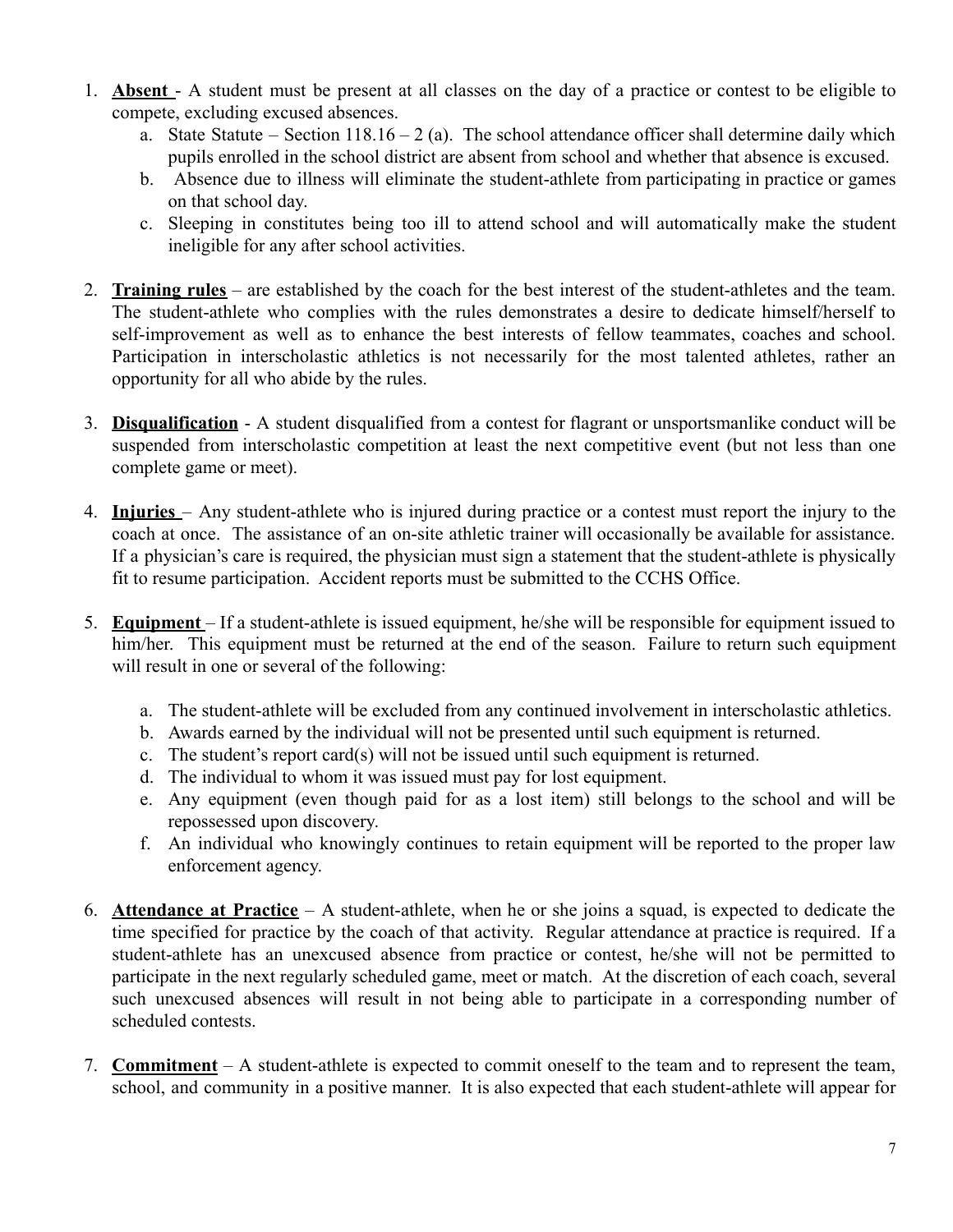competition dressed in the uniform provided by CCHS and in compliance with those standards established by the coach and the WIAA.

## **CODE OF CONDUCT**

A student is required to follow the Code of Conduct on a year-round (12-month) basis. Any infraction(s) to the Code of Conduct need to be reported in person to the Athletic Office to be considered. The Code of Conduct consists of the following:

#### **MINOR RULE VIOLATIONS** – Offenses are cumulative within themselves only

- 1. **Criminal offense or violation of a city ordinance having a statutory counterpart.** The significance of the violation will be evaluated and the suspension will be determined based on the severity of the offense.
- 2. **Profanity or obscene gestures during athletic involvement.** Suspensions from one game, meet, or match. The student-athlete may continue to practice at the discretion of the school administration after consultation with the coach. Second offense means suspension for one-half season. Third offense means suspension for one season or equivalent of one season.
- 3. **Insubordination during athletic involvemen**t. Suspensions from one game, meet, or match. The student-athlete may continue to practice at the discretion of the school administration after consultation with the coach. Second offense means suspension for one-half season.
- 4. **Acts of harassment, including hazing.** The significance of the violation will be evaluated and the penalty, which may involve game suspensions, will be determined based on the severity of the offense.
- 5. **Unexcused Absence.** Students participating in interscholastic sports will not be permitted to participate in the next scheduled contest whenever the student has had an unexcused absence from any one (1) class period/hour. Each unexcused absence from any one (1) class period/hour on any given day will result in not being able to participate in a corresponding number of scheduled contests. (i.e.: unexcused absence from  $1<sup>st</sup>$  &  $2<sup>nd</sup>$  hours of classes means the student sits out two (2) scheduled contests). Student-athletes may continue to practice at the discretion of school administration after consultation with the coach.
- 6. **Violation of school rules and/or violation of school rules leading to a detention(s).** The significance of the violation will be evaluated and the suspension will be determined based on the severity of the offense. Note: All detentions must be served by the student-athlete's next scheduled athletic contest to be eligible to compete. The only exception is if a student-athlete receives detention(s) the day of a scheduled contest, the student-athlete will be eligible to participate that day and/or evening but must serve the detention(s) to be eligible for the next scheduled competition.
- 7. **Conduct unbecoming of a student-athlete.** The significance of the violation will be evaluated and the suspension will be determined based on the severity of the offense.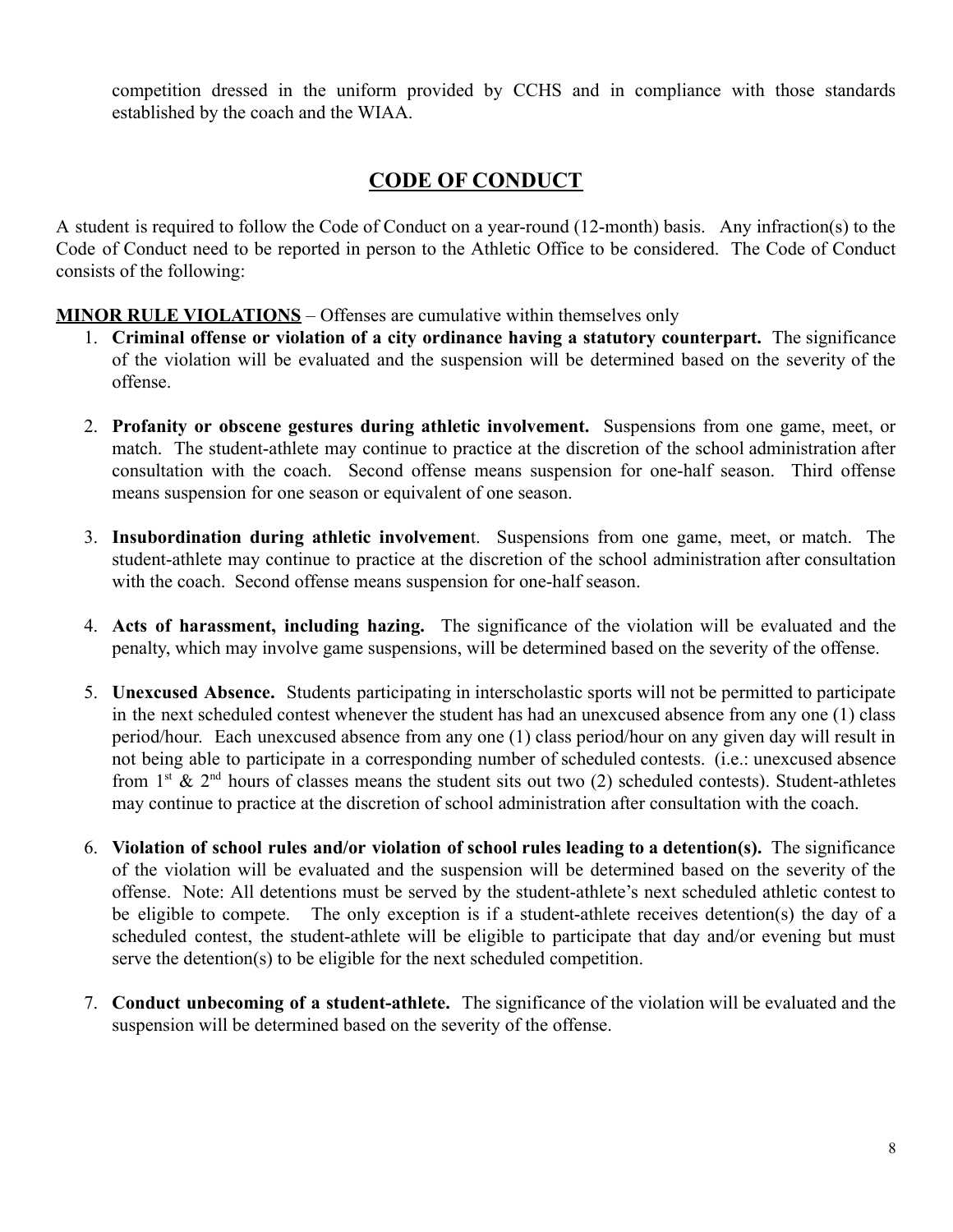#### **MAJOR RULE VIOLATIONS**

- 1. **Sale, possession, or illegal use of drugs.** No student may be under the influence of, or knowingly be in the presence of illegal drugs.
- 2. **Use or possession of tobacco.** No student may be under the influence of tobacco.
- 3. **Alcohol**. No student may be under the influence of, or knowingly remain in the continued presence of alcohol.
- 4. **Criminal Act** as defined by WI State Statute 939.12.

#### **SANCTIONS FOR MAJOR RULE VIOLATIONS**

**First Violation** – suspension for one-quarter  $\binom{1}{4}$  of the entire regular season or the equivalent to one-quarter (rounded up if ¼ results in a fraction) of the entire regular season; the student-athlete may continue to practice at the discretion of the school administration.

**Second Violation** – suspension for an entire season or the equivalent of an entire season.

**Third Violation** – suspension will be for one full school year or the equivalent of one full school year.

● Any subsequent violations beyond the third will be cause for an additional school year suspension for each violation.

# **DUE PROCESS PROCEDURES**

"Due Process" is a procedure which the courts of law recognize as a necessary part of any rules and regulations. "Due Process" furthermore, and of primary importance, recognizes the rights of the individual since it outlines his/her recourse in the event he/she feels a wrong decision has been made. The "Due Process" steps outlined hereafter are the procedure for a student and his/her parent/guardian(s) to follow in appealing decisions relating to eligibility. It should be understood that the student and parent/guardian(s) will be expected to follow the "Due Process" steps in the event legal action should be initiated at some later date.

- 1. After a ruling of ineligibility resulting in suspension from extracurricular participation has been made, a student and/or parent/guardian(s) may formally appeal the decision in writing to the principal provided an appeal is received within fourteen (14) days from the day such ineligibility was established.
- 2. The Principal, within five (5) days of receipt of such written appeal, shall formalize the ineligibility decision in writing to the parent/guardian(s) outlining the specific details relating to:
	- a. violation or infraction
	- b. date of violation or infraction
	- c. period of suspension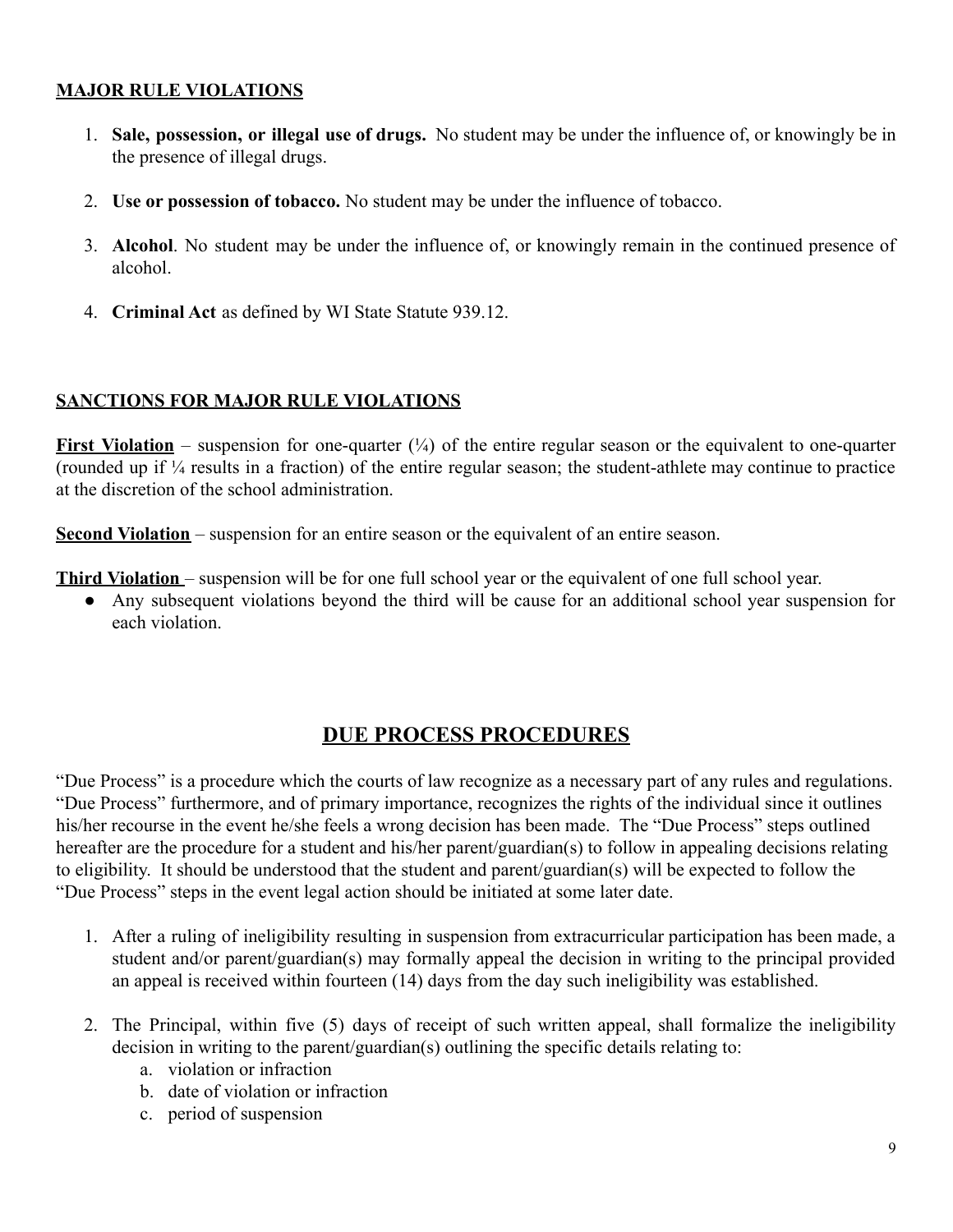- d. any other pertinent information
- e. established date for a hearing in front of the Extracurricular Committee (Principal, Dean of Students, Athletic Director, Guidance Counselor, and Involved Teachers)
- 3. The Extracurricular Committee will hear the appeal.
- 4. The student will be provided with an opportunity to testify and present other evidence on his/her behalf at the hearing.
- 5. Proceedings of the hearing, including the decision, will be put in writing, and a copy of these proceedings will be sent to the student and his/her parent/guardian(s).

If there is an event/competition scheduled to take place prior to the time a determination is made by the aforementioned bodies, the decision of the school administration will remain in effect until a determination is made by the Extracurricular Committee.

- 1. If the student and his/her parent/guardian(s) are not satisfied with the findings of the hearing, a review by the Executive Office of the Wisconsin Interscholastic Athletic Association (WIAA) may be requested through the school. The Principal must receive a request in writing from the parent/guardian(s) for such a review by the Executive Office of the WIAA within fourteen (14) days of the mailing of the outcome of the first hearing. The Principal, in forwarding the appeal letter of the student and his/her parent/guardian(s) to the Executive Office of the WIAA shall also enclose a copy of:
	- a. Original appeal letter from the student and parent/guardian(s).
	- b. The school's formal reply outlining violation or infraction(s) leading to ineligibility status proceedings of the first hearing.
- 2. The Executive Office of the WIAA will inform the Principal of the school submitting the written appeal on behalf of the student and his/her parent/guardian(s) the outcome of its review within fourteen (14) days after their receipt of that appeal. The principal will mail the review findings to the student and his/her parent/guardian(s) within five (5) days of the outcome notification from the WIAA.
- 3. If the student and his/her parent/guardian(s) remain dissatisfied with the findings of the review by the Executive Office of the WIAA, they may appeal in writing through the school for either a review by or a hearing before the Board of Control of the WIAA through the Executive Office of the WIAA. The principal must receive the written request for such a review of hearing within fourteen (14) days of the mailing for the review by the Executive Office of the WIAA.
- 4. The Board of Control will act on a request for a hearing no later than its first regularly scheduled meeting after receiving the written appeal through the school.
	- a. If requested by the student, his/her parent/guardian(s), or the principal of the school, the Board of Control will convene via conference telephone call to review an appeal with the understanding that the expenses for this conference telephone call are the responsibility of the parent/guardian(s) of the student.
	- b. In the event of a hearing, the student and his/her parent/guardian(s) will be given the opportunity to testify and present other evidence, and the school will be represented by any individual deemed appropriate by the principal.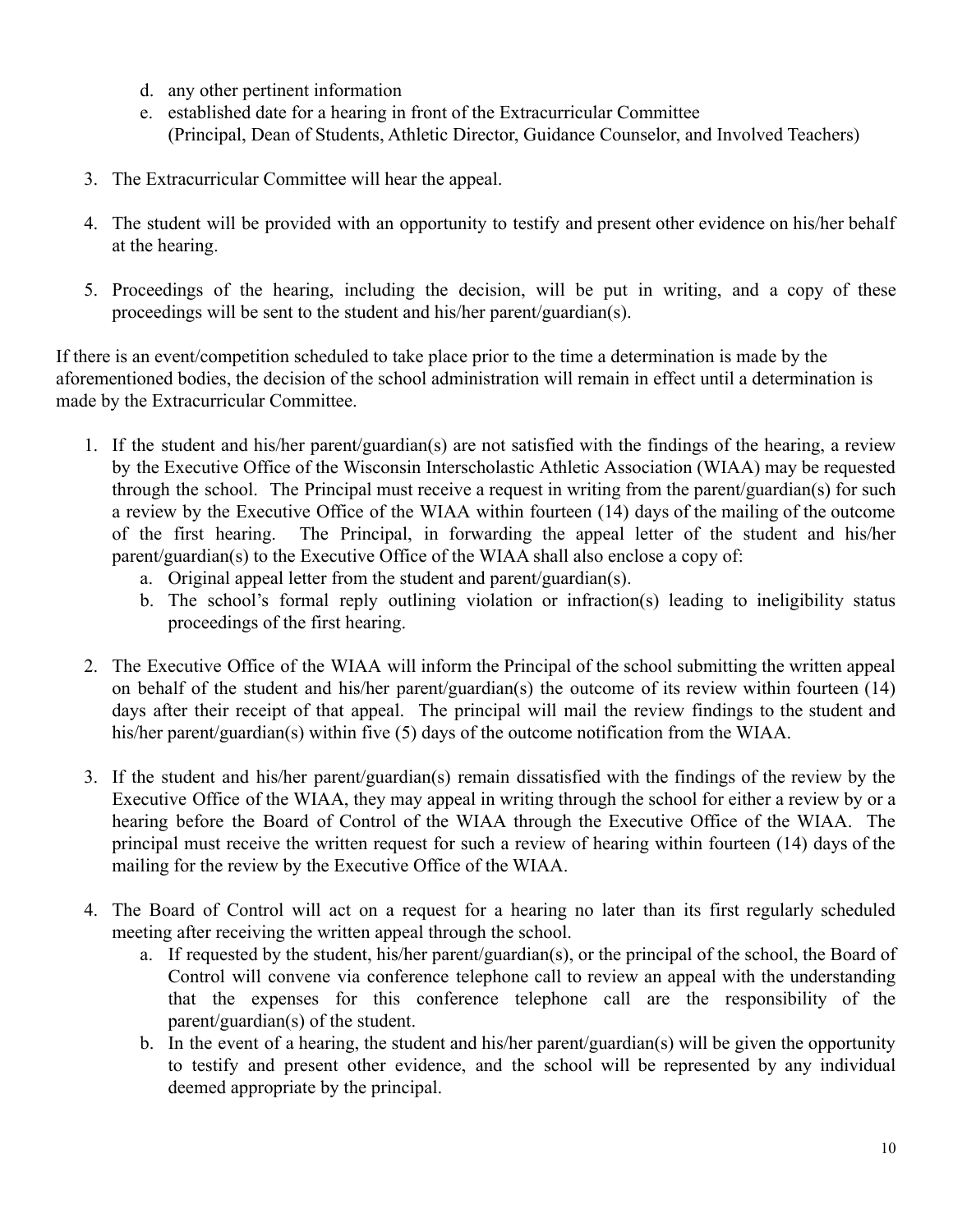- c. Proceedings of the hearing, including the decision will be put in writing, and a copy of these proceedings, including the decision, will be provided for the student and his/her parent/guardian(s).
- 5. The provisions as outlined above shall be the sole and exclusive remedy for appeal from the rulings referred to in paragraph 1.

# **CODE OF CONDUCT MISCELLANEOUS**

- The minimum penalty for code violations which occur, or are first known to have occurred, after a team or individual begins WIAA tournament competition, is immediate disqualification of the student for the remainder of the total tournament series in that sport.
- Code of Conduct violations are cumulative during a student's high school career and tracked by the athletic office.
- When an athletic code violation occurs, it is quite likely that awards will be affected.
- When a violation occurs, the suspension must be served by the student-athlete in a sport in which the student-athlete was previously involved. The student-athlete may serve the suspension in another sport only if the season is completed. Student-Athletes are not permitted to go out for a sport for the sole purpose of serving a suspension. For example, if a student-athlete violates the code of conduct during the summer, and participated in only basketball the previous season, the student-athlete may use football to serve the suspension to gain full eligibility in basketball only if they complete the football season.
- When a second violation occurs prior to a first violation penalty being served, the two penalties must be served cumulatively. They are not to be served concurrently.

# **EXPECTATION OF COACHES**

The primary responsibilities of each coach are to develop the skill level of each student-athlete and to be a Christian role model for the student-athletes. There is also the expectation by CCHS that the responsibility of all coaches is to also adhere to the principles defined in the philosophy for our interscholastic athletic program. In addition, it is also the responsibility of all coaches to:

- Expect student-athletes to comply with the Athletic Code of Conduct as described in this manual.
- Comply with the policies and procedures described in the Columbus Catholic High School Coaches Manual.
- Comply with the policies and procedures described in the WIAA and the Diocese of La Crosse official handbooks (usually high school rulings).

\*\*Coaches are responsible for the physical well-being of the student-athletes during all-athletic events and practices. **At no time are students to be unsupervised in a gym, playing field, or in the weight room.**

\*\*Coaches are responsible for all school keys and for returning all school keys at the completion of the season.

\*\*Coaches will ensure that all students have been picked up by the proper parent/guardian before leaving Columbus Catholic.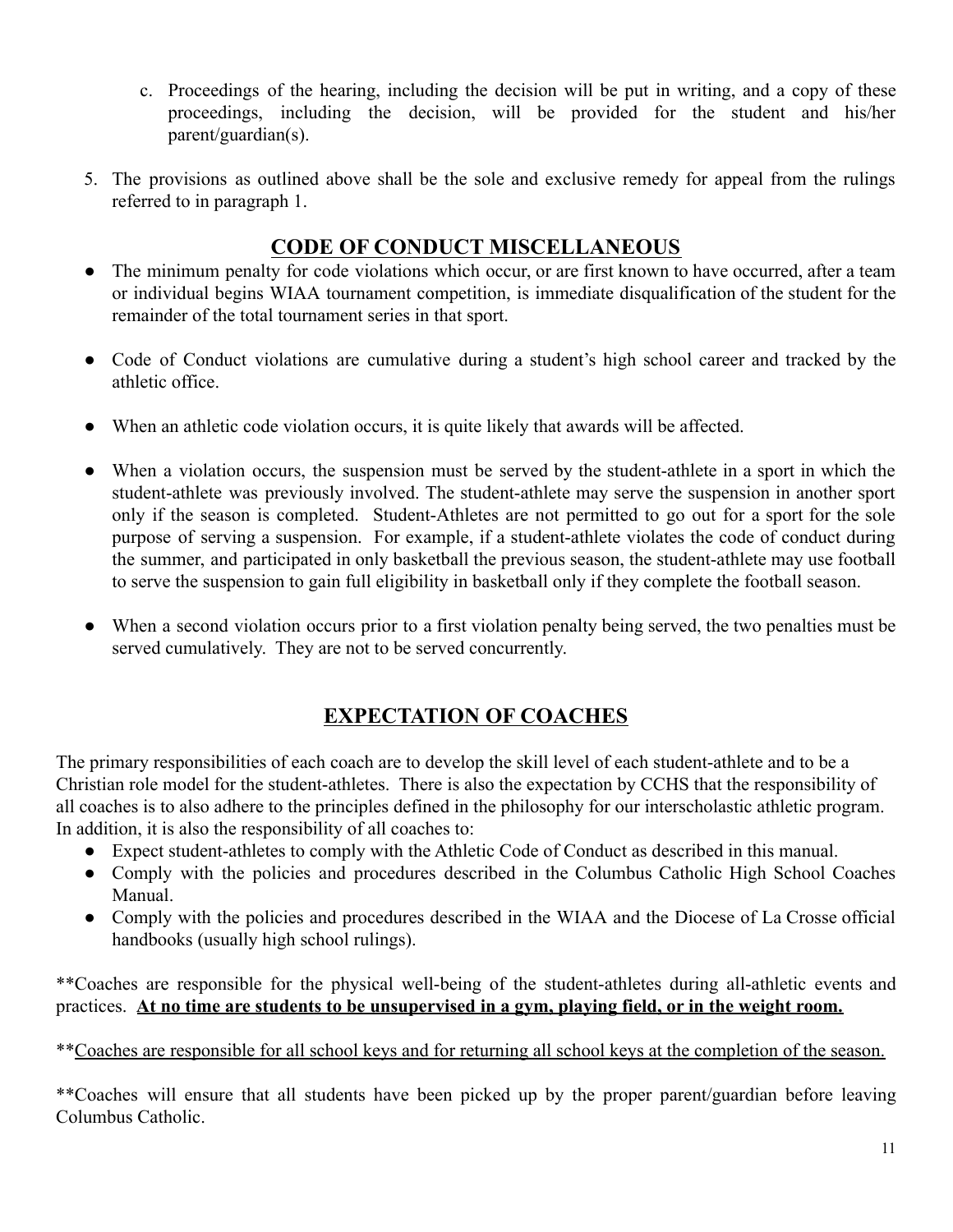\*\* Coaches will make sure that all doors are properly locked and all lights turned off before leaving Columbus Catholic.

\*\* Coaches will ensure that the gym and stage are cleared of debris following a practice or a game.

# **EXPECTATION OF PARENTS AND SPECTATORS**

The success of our athletic program is dependent upon the positive support of the parents and spectators. Because of the Catholic Christian basis of the Columbus Catholic athletic program, support of the coaches and athletes is appreciated. Sportsmanlike conduct by all parents and spectators is reflective of the beliefs held by both the teams and by Columbus Catholic High School.

Parents are highly encouraged to work with the coaches and staff members in a positive manner for the improvement of the student-athlete. This does not justify nor warrant interference with a coach's style or policies. Parents who have a grievance should first approach the coach to try to achieve a mutual understanding.

Performing the duties of a referee or umpire is a difficult task. Parents should set a Christian example by respecting the authority of all athletic officials.

At times, parents may be asked to assist with supervision during games. This assistance should be conducted in a manner that reflects the beliefs and philosophy of CCHS.

# **TRANSPORTATION**

In cases in which a bus has been scheduled for the transportation of the student-athletes, a student-athlete who travels to a contest (i.e.: out-of-town) with a school team must return with the team. The only exception to this rule is if a student-athlete's parent/guardian is present at the out-of-town site, he/she may request that the student-athlete returns with the parent. This request must be made in person by the parent to the coach in charge.

When a bus is not provided by the school, it will be the coach's responsibility to compile a list of volunteer drivers. It will be the responsibility of each student-athlete to arrive and depart to the contest in the same vehicle with the same "Driver". Exceptions to this should be excused ahead of time by the head coach after being personally contacted by a parent of the involved student-athlete.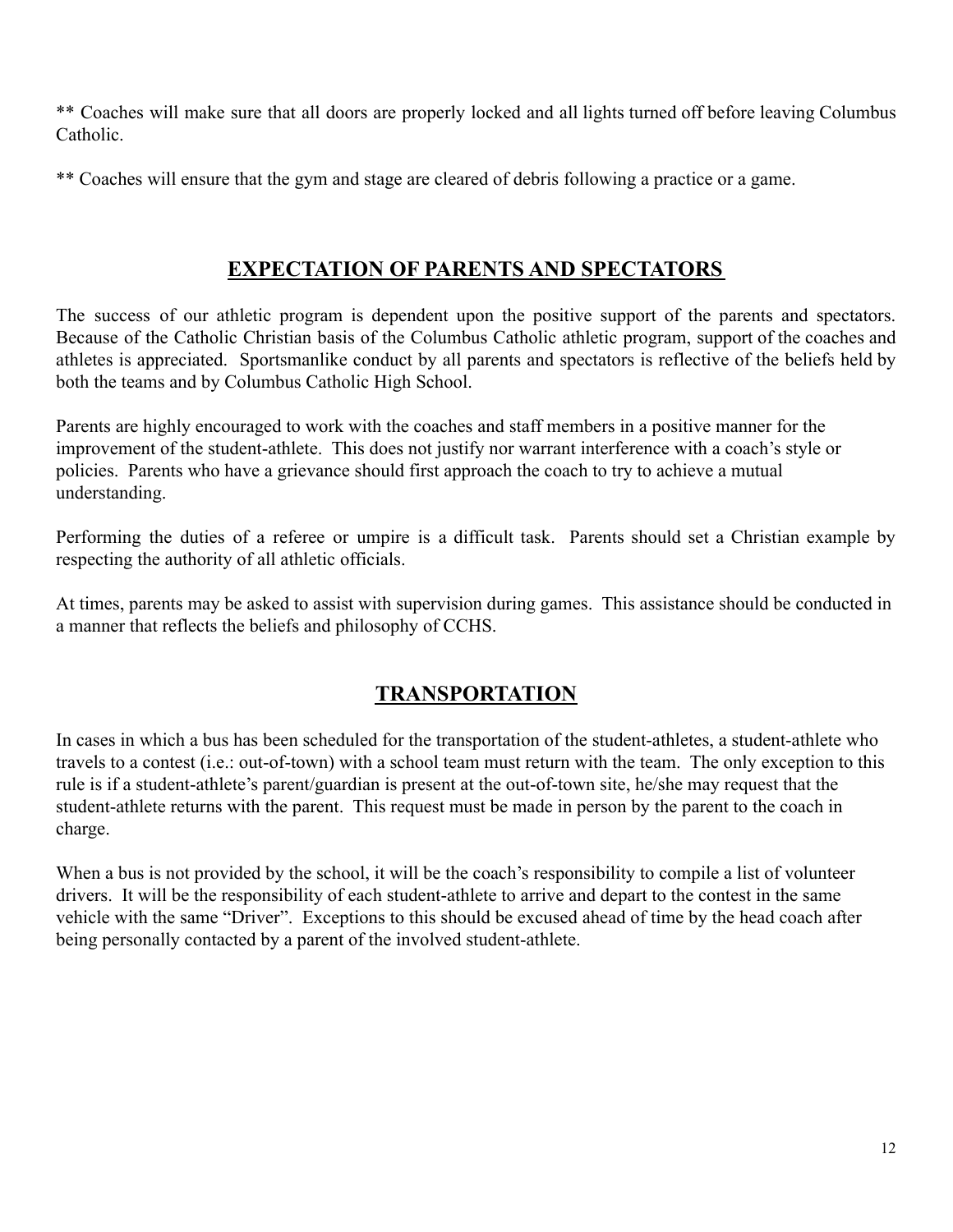Should coaches or parents volunteer to transport student-athletes to a practice or a game, the Principal's office will need the following forms from the driver prior to driving to the first game.

- V All Safe Environment required paperwork on file (updated annually).
- V Volunteer driver form
- V Alternative Vehicle Driver Information Request form
- V Driver Record Information Request form
- V Copy of current driver's license
- V Copy of current proof of insurance
- V Copy of Vehicle Inspection report (must be completed each year).

Diocesan transportation policy DDSP5410 must be followed.

## **MISC. PRACTICE AND GAME GUIDELINES**

- <span id="page-12-0"></span>When school is canceled due to weather, practices must also be canceled.
- DSR policy 6615 regarding athletic activity during the Easter Triduum will be enforced. On Holy Thursday, all activities must end at least one hour before the earliest service; there are no activities on Good Friday; Holy Saturday activities will end no later than 5:00 P.M.
- The coach in conjunction with the athletic director will establish practice schedules. Any schedule revisions made by the athletic office or by the coach are to be communicated to the student-athletes by the coaches.
- Game schedules will be prepared by the athletic-office and distributed to the coaches. Coaches are to ensure that all their players have a schedule.
- All practices that require the use of the gym MUST be approved and on the school calendar including any scheduled for weekends.
- "Open Gyms" are totally optional, and no consequences (such as not starting or not playing) can be enforced for lack of attendance at "open gym".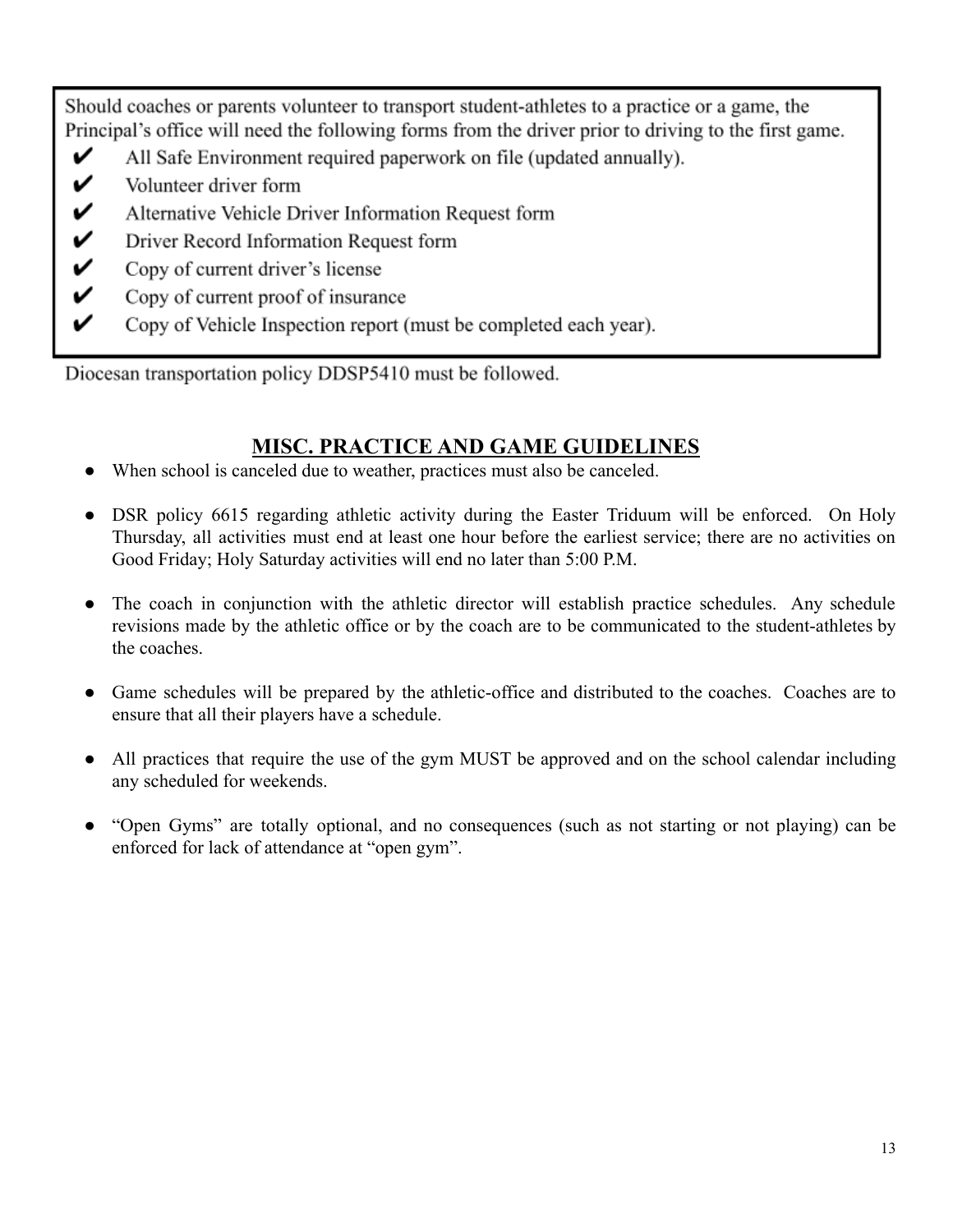## **COMMUNICATION**

<span id="page-13-0"></span>Columbus Catholic and the athletic department encourage student-athletes, parents and coaches to open the line of communication using the following understandings:

- 1. Coaches are required to operate under an open door policy where they will candidly respond to questions and concerns from either the athlete or the parent.
- 2. If the student-athlete or parent has a question or concern about the program, the question or concern should be brought directly to the coach.
- 3. Contact with the coach should be conducted at a time convenient for both.
- 4. Coaches should schedule any meeting with the student-athlete and/or parents in a private setting.
- 5. Communication by all parties will be carried out in a rational, calm, mature discussion with respect shown to all.
- 6. Coaches are not required to respond to pressure groups.
- 7. In the majority of cases, the athlete, parent and coach should be able to communicate and reach an amicable solution to concerns and/or questions.
- 8. If the student-athlete, parent and coach cannot mutually resolve the concern or questions are not answered the subject should then be brought to the athletic director.
- 9. Parents can assist the coach and sport program by encouraging, supporting, and being positive role models at home and as spectators.
- 10. Coaches will attend a pre-season meeting with the students and the parents to encourage and enhance communication. The athletic office will organize these meetings and dates.
- 11. Any serious grievance by a parent/guardian against the enforcement of the Code of Conduct shall be resolved through the CCHS administration, athletic office, and coach.

A negative approach to problem solving does nothing but make the environment for all more destructive. Student-athlete's parents, coaches and school administrators must work together in an atmosphere of mutual trust fostered by open communication.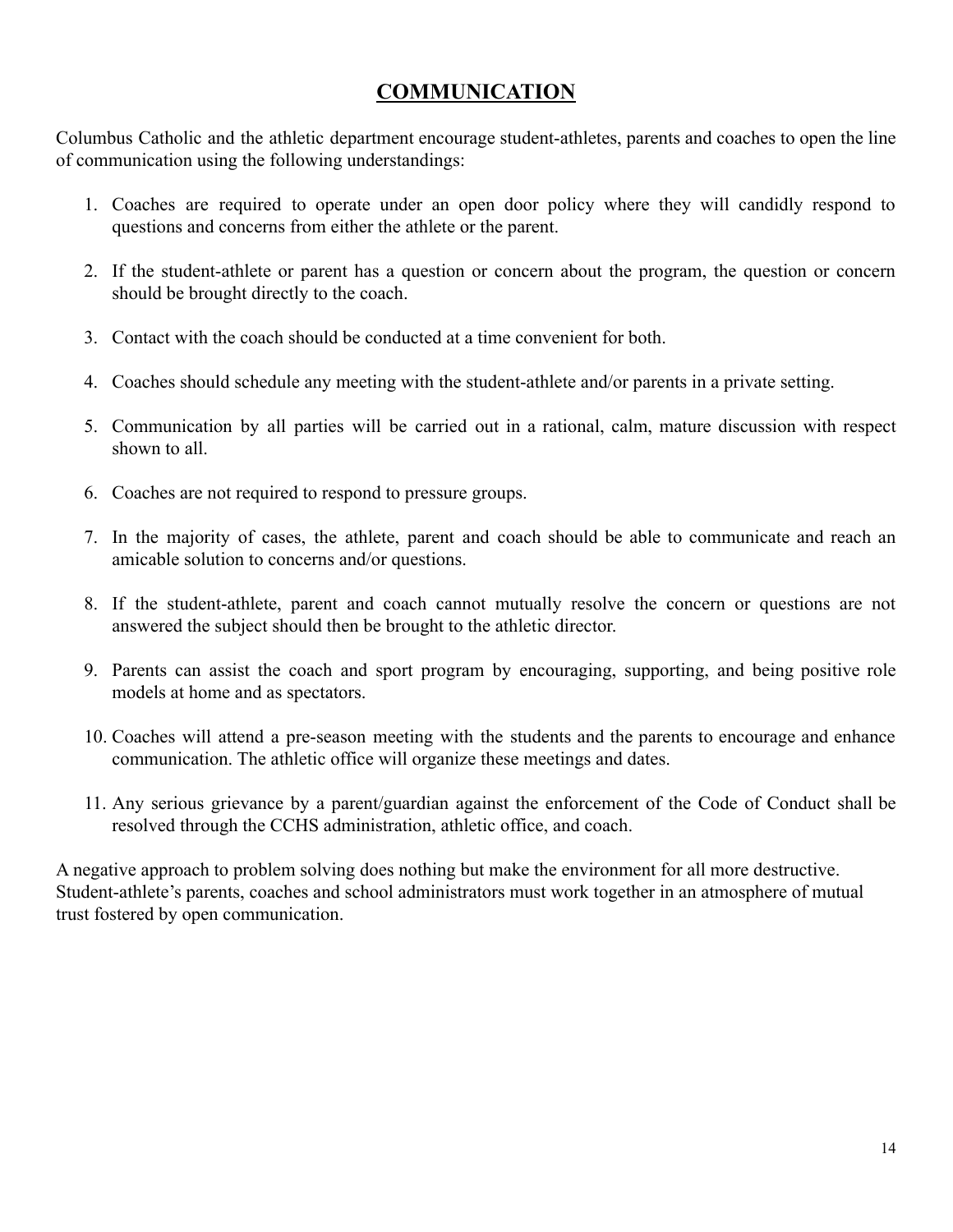# **COLUMBUS CATHOLIC MIDDLE SCHOOL**

# **ATHLETIC MISSION STATEMENT AND PHILOSOPHY**

<span id="page-14-0"></span>A sound interscholastic athletic program must be based on sound educational principles. Interscholastic athletics is an extension of the education process provided during the classroom day. Every athletic activity sponsored and supported by Columbus Catholic Middle School should be considered a phase of the Christian educational process for each student. Middle level athletics shall provide opportunities to students for personal growth, skill development, physical fitness, and socialization, development of moral qualities, and growth in emotional maturity, development of a strong character, creativity and competition. Columbus Catholic Middle School also upholds the concept that an athletic program is a cooperative effort involving students, parents, coaches, other staff and administration.

Participation in athletics is considered an integral part of the educational program. To insure this, the program is based on the following objectives:

#### **1. A safe environment will be provided.**

**Safety** - An important objective of our interscholastic athletic program is to provide equipment, facilities and coaches so that each student-athlete is assured the safest environment possible.

#### **2. Each student-athlete will be provided a good educational experience.**

**Good Educational Experience** - Each sport program at every level should teach motivation, self-discipline, self-confidence, loyalty, leadership, and commitment to team, sacrifice, extra effort, and a positive attitude. It is important for everyone, including staff, students and parents to realize that participation in interscholastic athletics is a privilege of all students. But this right is afforded to those students who possess the ability, attitude, disposition, cooperative spirit, and desire to represent their school and community. For this reason, student-athletes are required to abide by special standards and expectations in the area of academics, Christianity, citizenship, training, rules and sportsmanlike conduct.

#### **3. High quality sportsmanship conduct and Christianity will be taught and displayed.**

**Sportsmanlike Conduct and Christianity** - The ideals of good sportsmanlike conduct, Christianity, ethical behavior, and integrity permeate our school. The values of good citizenship and high behavioral standards apply equally to all sports at all levels. In perception and practice, good sportsmanlike conduct shall be defined as those qualities of behavior which are characterized by generosity and genuine concern for others. Further, awareness is expected of the impact of an individual's influence on the behavior of others. Good sportsmanlike conduct is viewed as a concrete measure of the understanding and commitment to fair play, ethical behavior and integrity.

#### **4. Opportunities will be provided for broad participation.**

**Broad Participation** - It is the desire of the Columbus Catholic Middle School, through its interscholastic athletic program, to have as many students as possible participate in the program.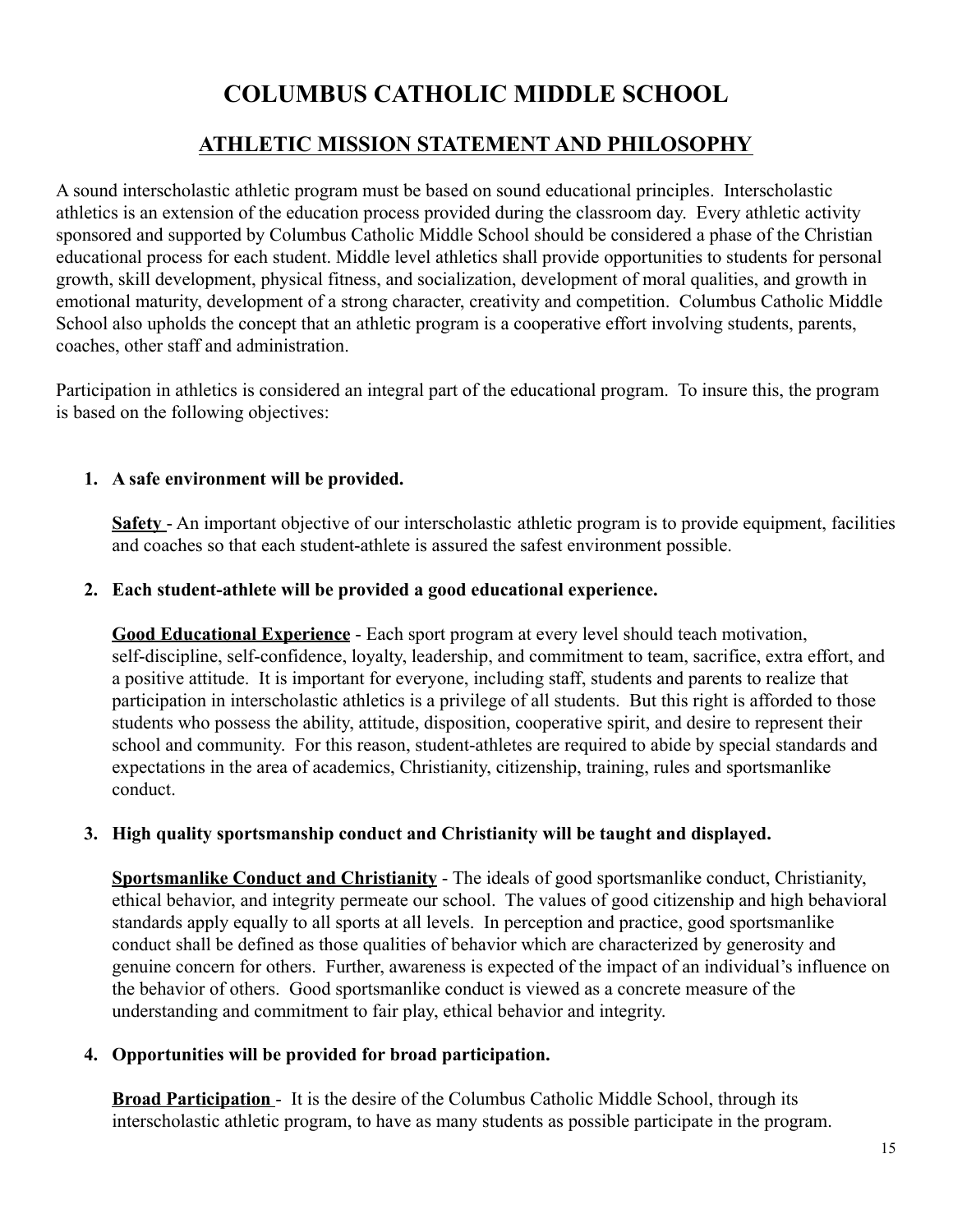Because of this, the CCMS policy is not to cut any student who wants to participate as athletics at this level provides a good educational experience.

#### 5. **Student-athletes will be taught the importance of having fun through the opportunity and excitement of competition**.

**Fun and Excitement** - It is important to keep winning in its proper perspective. That is why at the middle school level, we encourage our coaches and staff to emphasize having fun, improving skills and creating healthy life-styles through the excitement and challenge of competition.

# **SPORT OFFERINGS AND GUIDELINES**

Sport Offerings by Season:

**FALL WINTER SPRING** Football (B) Basketball (B & G) Baseball (B)  $Cross Country (B & G)$  Wrestling  $(B)$  Track  $(B & G)$ Soccer (Co-ed) Softball (G) Volleyball (G)

Sport Guidelines:

The number of students interested and participating in the program will determine team formation. All students who wish to participate in a sport and who meet the eligibility requirements will have the opportunity to be on a team. Note: If participation numbers are down, or there are not enough students to field a team for any sport listed above, as recommended by the coach or athletic director, that particular sport may not be offered that particular season.

# **PROCEDURE FOR JOINING ATHLETICS**

Same as Columbus Catholic High School except the fee is \$75.00 per student one time yearly fee.

# **CODE OF CONDUCT**

Same as Columbus Catholic High School.

# **DUE PROCESS PROCEDURES**

Same as Columbus Catholic High School.

# **EXPECTATION OF COACHES**

Same as Columbus Catholic High School.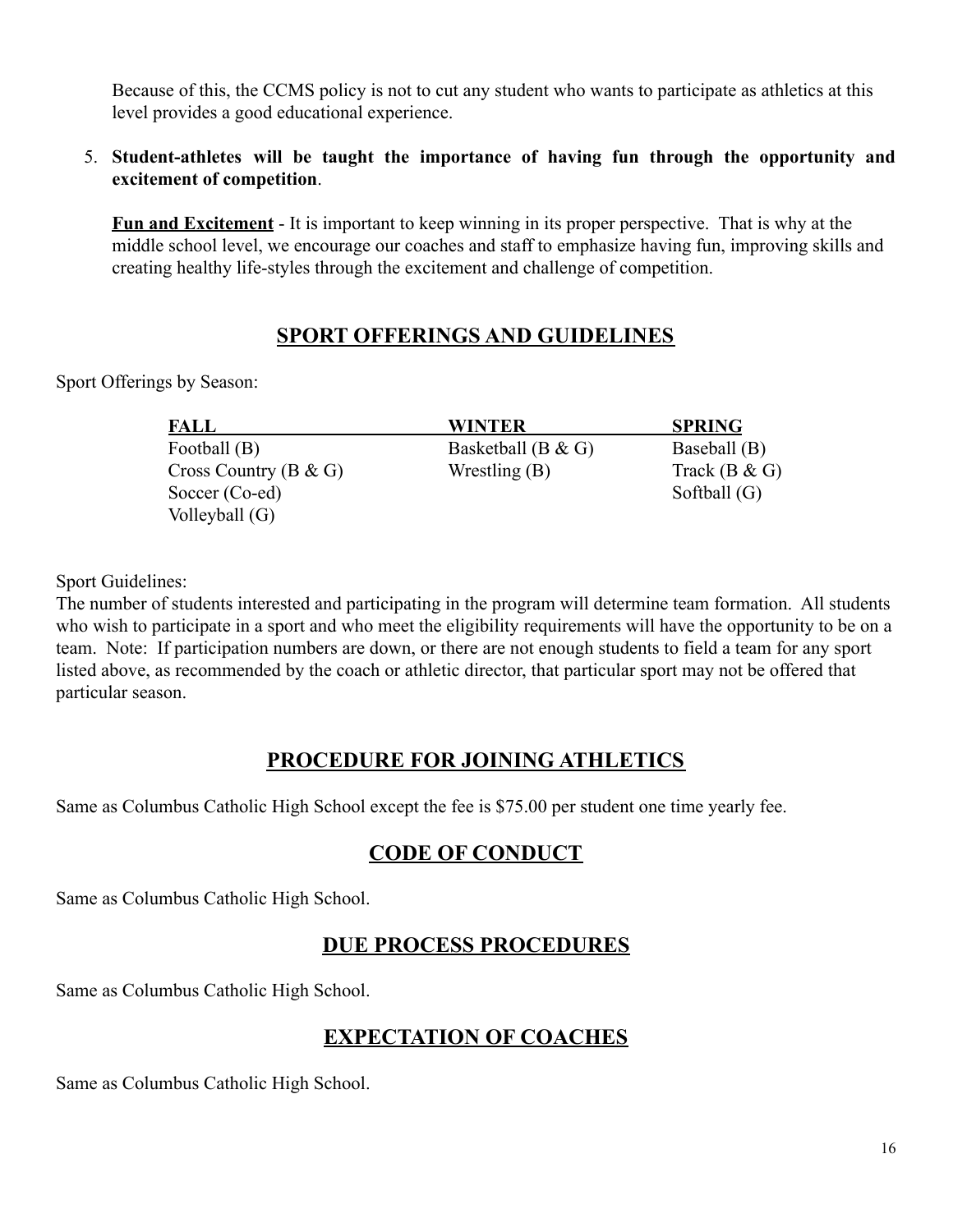# **EXPECTATION OF PARENTS AND SPECTATORS**

Same as Columbus Catholic High School.

# **TRANSPORTATION**

Same as Columbus Catholic High School.

# **PRACTICE SCHEDULE AND GAME GUIDELINES**

Same as Columbus Catholic High School.

# **COMMUNICATION**

Same as Columbus Catholic High School.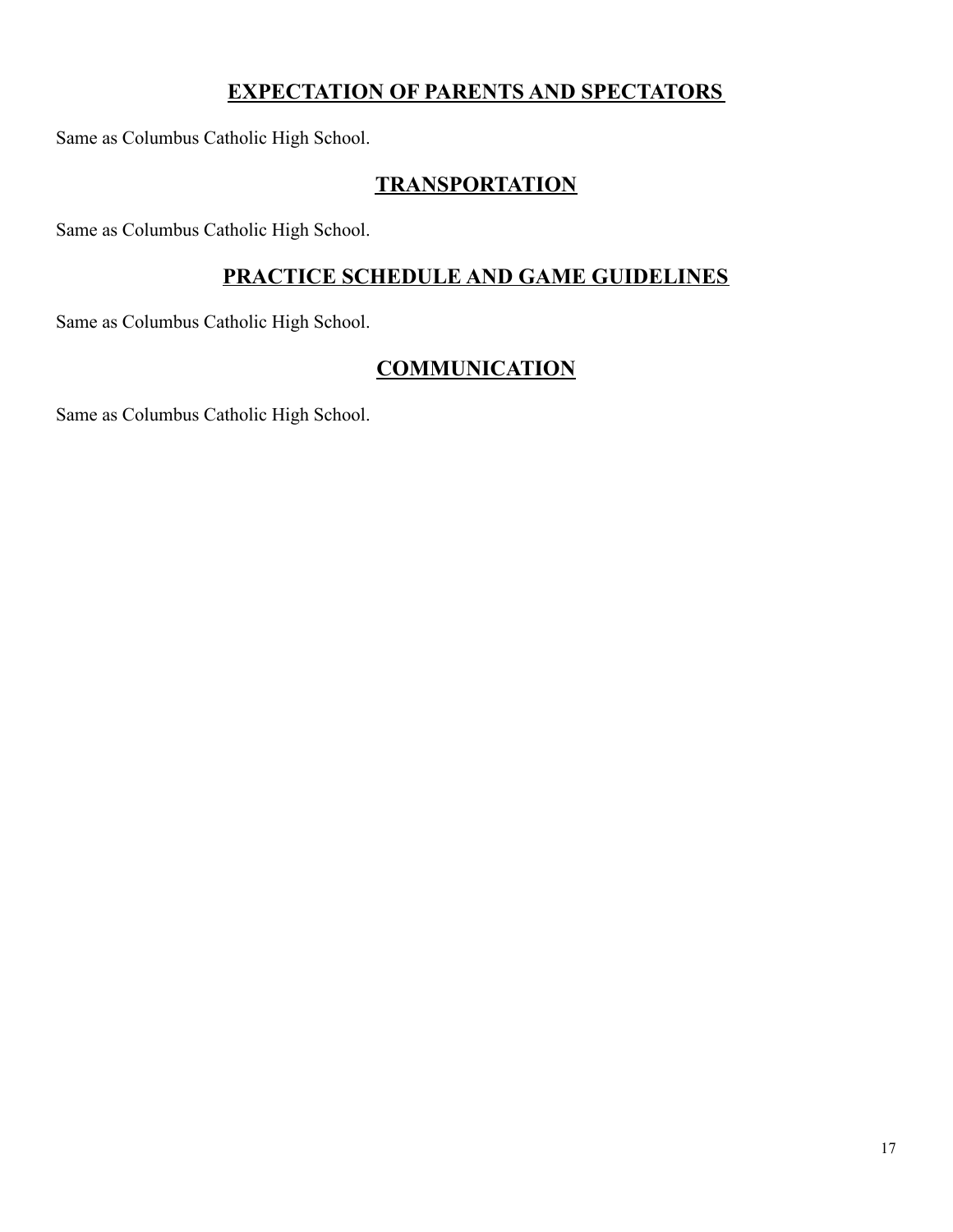# Columbus Catholic Schools

710 South Columbus Avenue Marshfield, WI 54449

# **CODE OF CONDUCT: STATEMENT OF COMPLIANCE**

Columbus Catholic High School Columbus Catholic Middle School 2021-2022 Student-Athlete Code of Conduct Form

<span id="page-17-0"></span>Name

Year 6 7 8 9 10 11 12

Statement of Compliance:

As a student of Columbus Catholic Schools, I have made the choice to participate in interscholastic athletics. I view participation in athletics as a privilege. A condition of my involvement is a requirement to adhere to the rules and regulations outlined in the Columbus Catholic High School and Columbus Catholic Middle School Athletic Handbook. I understand that by signing this agreement that I am bound to uphold the rules as stated on a year-round basis.

By signing the 2021-2022 Student-Athlete Code of Conduct Form, I state that I will abide by all policies, regulations and procedures as stipulated by the Columbus Catholic High School and Columbus Catholic Middle School Athletic Handbook found on ParentsWeb. Log in to ParentsWeb, click on School Information, then click on Resource Documents to access the handbook.

I further understand that if I am found in violation of any of the aforementioned policies and regulations (not all inclusive), I am subject to the consequences as stated in the Columbus Catholic Athletic Code of Conduct or subject to the discipline of the Principal and/or the Athletic Director if the action is not covered by the Athletic Handbook.

Signature of student-athlete Date

This form must be on file with the CCS ATHLETIC OFFICE on or prior to the first day of practice.

 $\mathcal{L}_\text{max}$  , and the contract of the contract of the contract of the contract of the contract of the contract of

# **PLEASE COMPLETE BOTH SIDES OF THIS PAGE.**